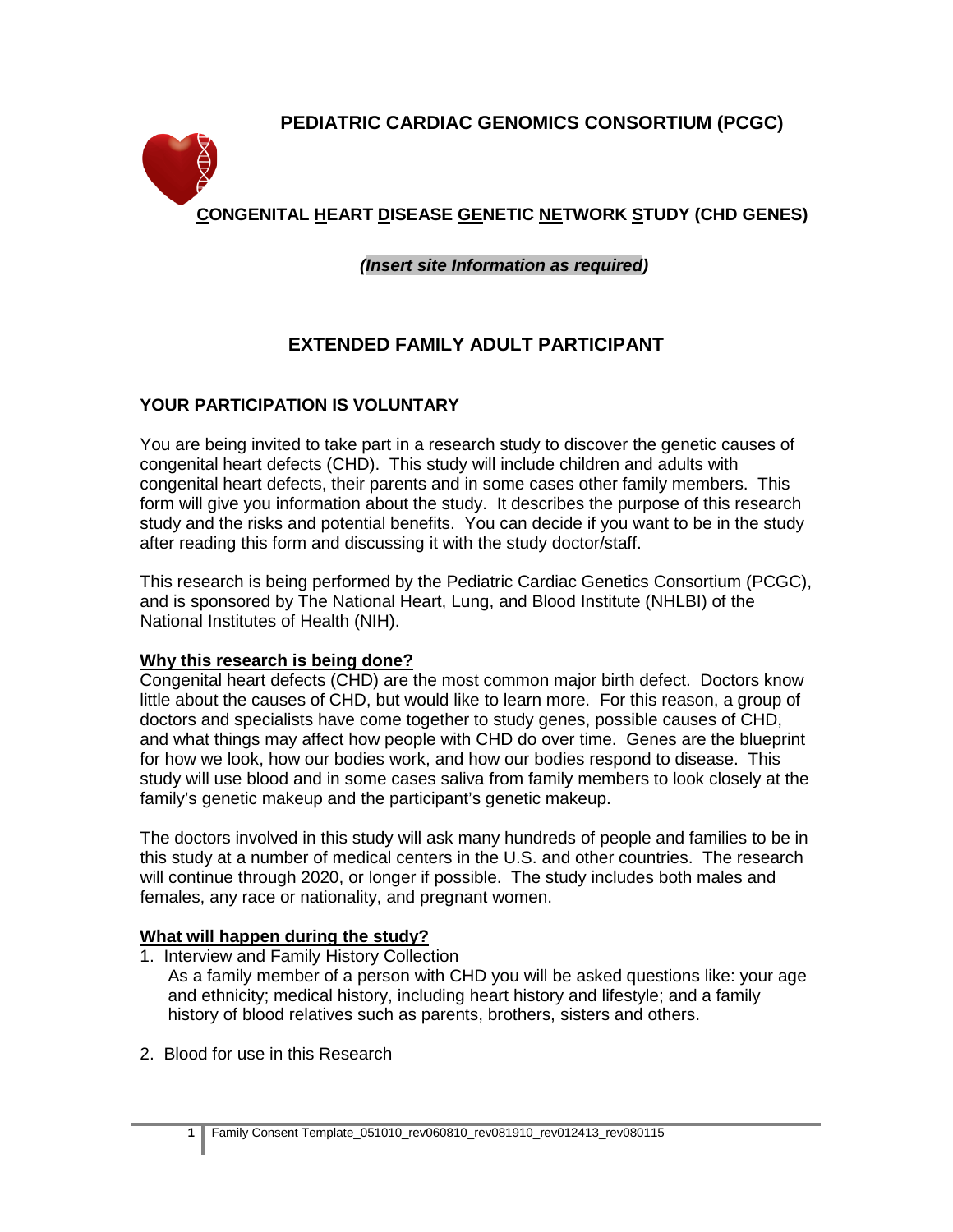As a person related to a person with a CHD, about 1 tablespoon of blood will be taken for research. If for any reason the sample taken is not enough, another sample will be requested.

- 3. Saliva (Spit): *S*ome people in the study will not be able to give blood. For those people, a saliva sample will be collected.
- 4. Tissue from Surgeries

*Tissue from Atrial Septal Defect Repair:* If you/your child is scheduled for surgery to close an atrial septal defect, a very small piece of tissue, less than 1/8 inch, will be taken from the atrial septum at the time of surgery for research purposes.

*Tissue from Other Heart Surgery:* At times after heart surgery, there are very small pieces of tissue that are discarded. For this study, a small piece of that tissue will be collected for research purposes.

- 5. Echocardiogram and/or ECG: Based upon personal and family history, you may be asked to have an echocardiogram and/or ECG done. An echocardiogram is a painless test using sound waves that takes a picture of the heart. You will need to lie quietly on a table for about 30 minutes while the test is being done. An ECG is a painless test that is performed while you lie quietly on a bed for 5 minutes. It involves placing electrodes on the chest and arms/legs and recording the electrical activity of the heart.
- 6. Follow-up Contact: During the study, the study doctor/staff may contact you again to ask for health and medical updates. The types of information collected may include general health questions and questions about other heart related medical changes since the last interview.

#### **What are the risks and discomforts of the research study?**

There are known and possible risks and discomforts to being in this study. They are:

- *Medical History Collection:* Answering questions and sharing information about yourself and your family may be uncomfortable, cause stress, or make you nervous. You don't have to answer any question that makes you nervous.
- *Blood Collection:* There may be minor discomfort, bruising, or rarely dizziness or fainting. There is also a very small risk of infection at the site, but antiseptic solutions will be used to prevent this*.*
- *Saliva Collection:* There are no known risks to collecting saliva. With infants and children, a special sponge will be used to get saliva from the mouth. This may cause a strange feeling in the mouth and the child may start to cry.
- *Tissue Collection from an Atrial Septal Defect Repair*: There is a very small risk of adding minimal time to the surgery.

*Tissue Collection from Other Heart Surgery:* There is no risk to collecting tissue that would otherwise be discarded during the surgery.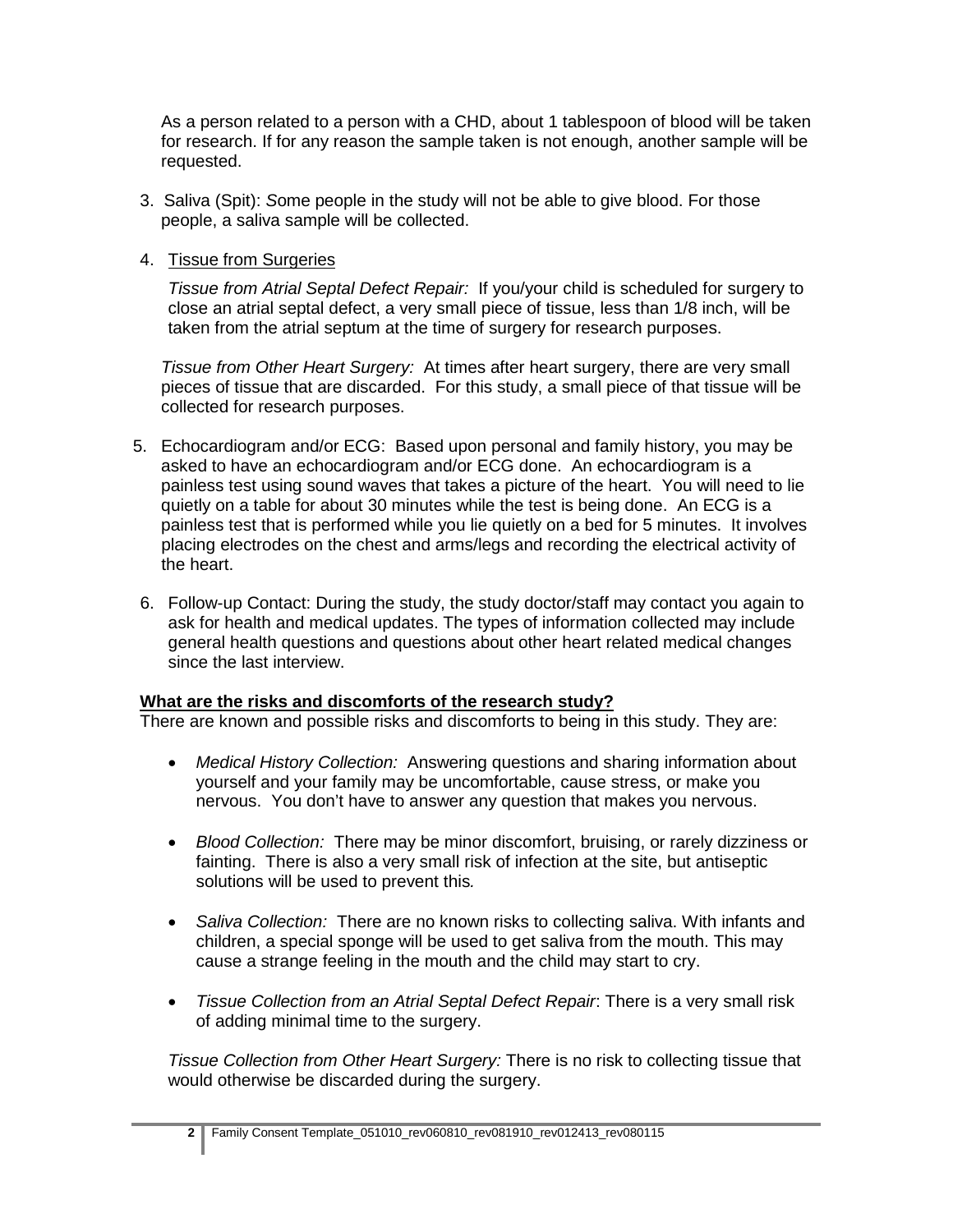- *Echocardiogram and ECG:* There are no risks to having these tests done, but the tests may discover new medical conditions that were not known.
- *Genetic Testing*: The results of genetic testing will not be given to you or your family members. We use a research lab, not a clinical lab with certified procedures for reporting results. We will not understand the meaning of most of the differences in this Information until there is more research in the future.

You should be aware that this research may detect cases where the father of a child is someone other than who it was thought to be (non-paternity). Nonpaternity will be kept in the strictest confidence and will not be shared, even with you or your family members.

Some people in genetic studies feel anxious if they think they might have a gene that puts them at risk or that may be passed on to children. If you have these feelings at any time during the study, you may contact us and we will arrange for you to speak with someone who can help you.

A federal law, called the Genetic Information Nondiscrimination Act (GINA), generally makes it illegal for health insurance companies, group health plans, and most employers to discriminate against you based on your genetic information. This law protects you as follows:

- o Health insurance companies and group health plans may not request your genetic information that we get from this research.
- o Health insurance companies and group health plans may not use your genetic information when making decisions regarding your eligibility or premiums.
- o Employers with 15 or more employees may not use your genetic information that we get from this research when making a decision to hire, promote, or fire you or when setting the terms of your employment.

However, you should be aware that this new Federal law does not protect you against genetic discrimination by companies that sell life insurance, disability insurance, or long-term care insurance. For this reason we will take several steps to keep all data private and confidential. Please see the section on Confidentiality below.

There may be unknown risks to participating in this study, and they may develop during the research study.

#### **Are there benefits to taking part in the research study?**

Most families will not benefit directly from the study. The information gathered during this study may someday be of benefit to future congenital heart patients by helping the researchers understand the genetic causes of congenital heart defects. This information may lead to improvements in a doctor's ability to prevent, diagnose or treat people with congenital heart defects.

If a previously unrecognized medical finding is found by echocardiogram or ECG, you will be told about it. The study doctor/staff will talk with you about the findings and your options. You may be told to follow up with other specialists or doctors for further care.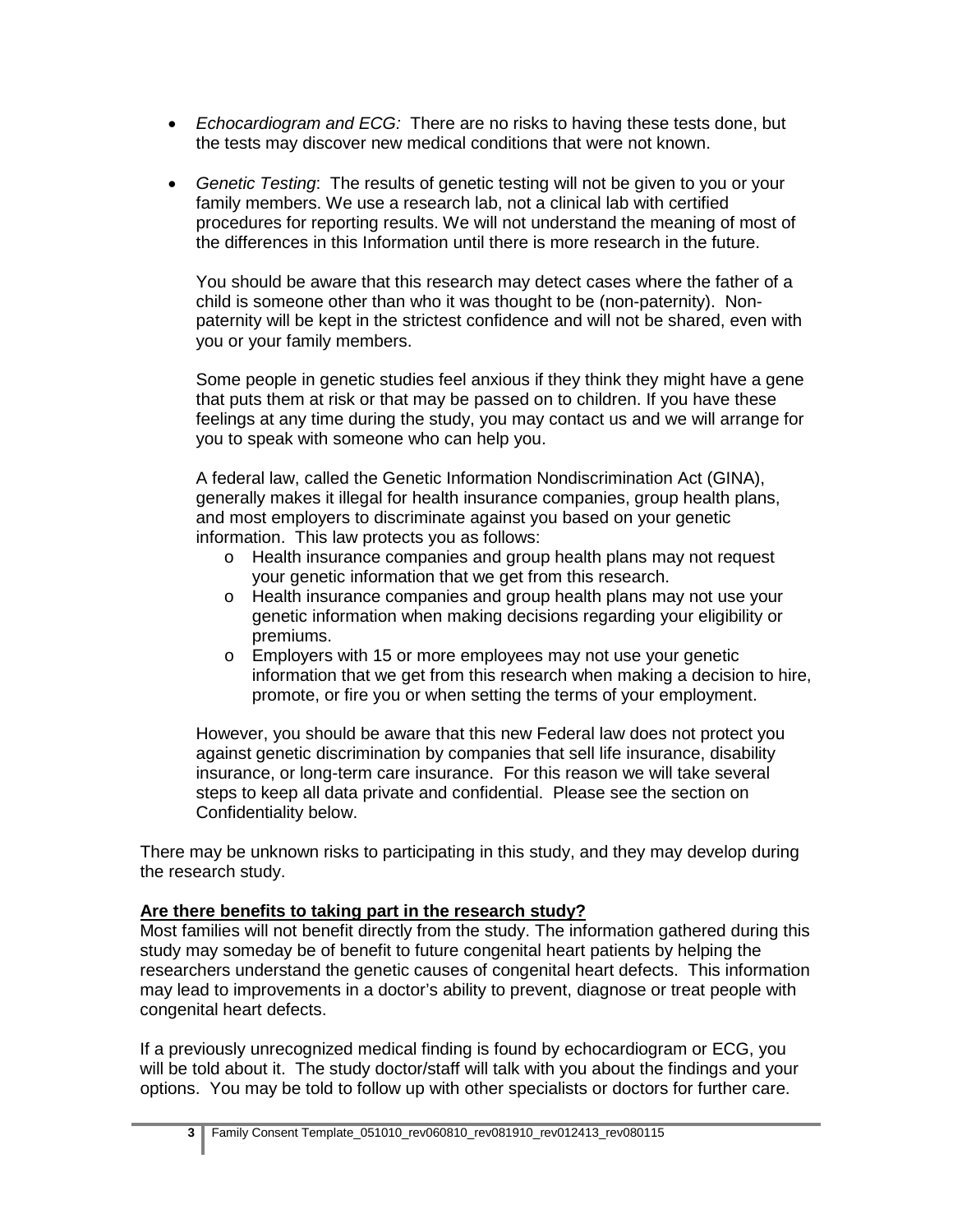The samples that you and/or your child provide may be used to develop new medical tests or treatments. It is possible that the researchers, hospitals, or companies sponsoring the research might benefit financially if the tests or treatments can be patented or commercialized (sold). There are no plans to provide you with payments or royalties if these discoveries are marketed (sold) or licensed. Although subjects and their families will not receive any compensation now or in the future for their samples or data, income that may be derived from future research or sales of the grouped data will be used to support biomedical research.

## **Can I be pregnant and in the study?**

Yes

### **Will it cost you anything to be in this study?**

There is no cost to you for being in the study.

## **Will you receive any money for joining this study?**

You will receive no payment for taking part in this study. Or

You will receive \$\$\$ for (Insert site-specific language).

#### **What happens if you believe you are injured during this study?**

Tell the study doctor/staff immediately if you believe you have been hurt while in the study. Emergency medical treatment may be available**.** Money for pain, expenses, lost wages and other problems caused by an injury is not available. The NHLBI/NIH will not pay the bills for the care. (Insert site-specific language)

## **HIPAA and or SITE HIV POLICY LANGUAGE**

(Insert site-specific language)

#### **How will information be kept confidential and private?**

Information collected during the study and the results of the research tests will not be placed in your medical record. All study paperwork including this signed form will be <kept in a secure location **OR** site specific location to be noted > in the hospital.

The medical information, test results, and samples collected for this study will be kept in special study databases and collection facilities (repositories) that will be available to the study researchers, other persons with permission for related research, and the study sponsor. It is very unlikely that the study information will get out to others within the hospital, an insurance company or employer. The genetic content of the stored DNA or cells could theoretically be used (though with enormous difficulty) to identify you. If you believe you will be bothered by this, talk with the study doctor/staff before you sign this form.

To help us protect your privacy, there are many levels of security. First, no names will be attached to the information/data or samples collected. Samples and data will be given a unique study number and only this study number will be put on all of the study paperwork, data files, and samples. Second, the data centers storing all of the data, as well as the laboratories and study centers all have layers of security against hacking, mis-handling and unauthorized access. Third, all study doctors and their staff will follow hospital and study rules for keeping all study information private.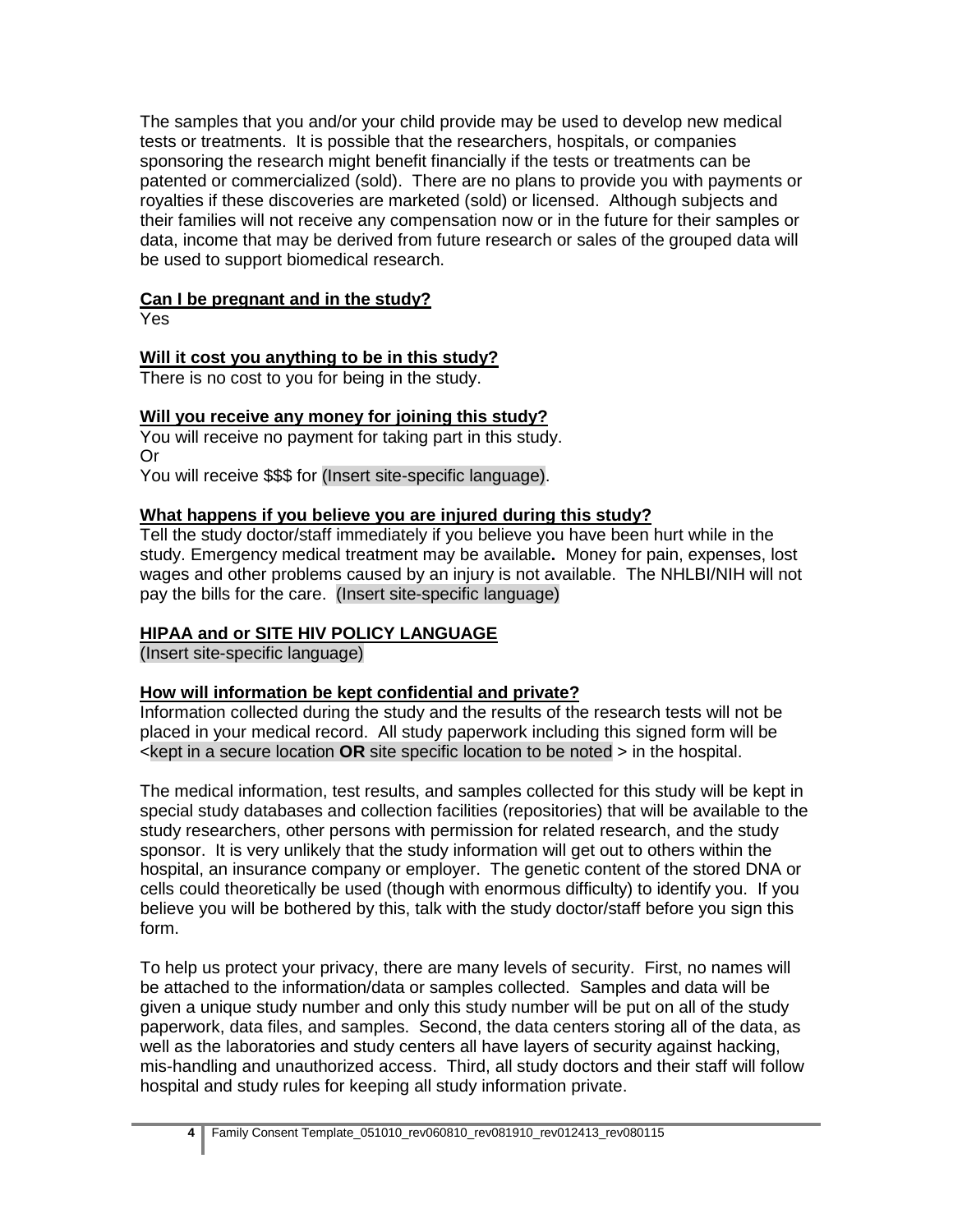We will do everything we can to keep others from learning about your participation in this study. To further help us protect your privacy, we have obtained a Certificate of Confidentiality from the United States Department of Health and Human Services (DHHS). With this certificate, we cannot be forced (for example by court order or subpoena) to disclose information that may identify you in any federal, state, local, civil, criminal, legislative, administrative, or other proceedings. Parents or legal guardians have the right to information regarding a minor child, unless an Institutional Review Board has approved the study with a waiver of parental permission. You should understand that a Certificate of Confidentiality does not prevent you, or a member of your family, from voluntarily releasing information about yourself, your child, or your involvement in this study. The researchers however, will not disclose voluntarily, or without your consent, information that would identify you or your child as a participant in this research project.

If an insurer or employer learns about your participation, and obtains your consent to receive research information, then we may not use the Certificate of Confidentiality to withhold this information. This means that you and your family must also actively protect your own privacy! You should understand that we will in all cases, take the necessary action and report to authorities, any indication of abuse, and to prevent serious harm to yourself, your child, or others as in the case of child abuse or neglect. Disclosure will be necessary, however, upon request of DHHS for the purpose of audit or evaluation, and is limited only to DHHS employees involved in Study evaluation.

Each study center keeps a list linking you and your study number. This list will be kept in a password protected computer, will be kept separately from the study data, and will not be shared with researchers outside the study center. The reason to keep this list is so that the study doctor/staff can contact you if they need to.

For quality control purposes, the sponsor (NHLBI) or its designee (including the New England Research Institutes), your doctor, and (LOCAL CENTER NAME) Institutional Review Board (IRB) will be able to inspect your medical records and have access to confidential information, which identifies you by name. At no time will your personal information be revealed during any tabulation, presentation, or publication of the results of this research study.

#### **What is the long term plan for my information?**

The collected genetic and clinical information will be available indefinitely in a secure storage site such as the National Center for Biotechnology Information (NCBI) repository. The genetic sample from blood, tissue, and/or spit will be stored indefinitely in a 'biobank', like the NHLBI biorepository.

As part of you/your child's participation in the study, a unique subject number will be assigned to you/your child that will allow researchers to see if your family has been involved in more than one research study or database for patients with congenital heart disease. If your family has participated in more than one CHD study or database, this unique subject number may prevent any incorrect duplication of findings. This subject number will also allow your de-identified data to be combined with data from other research studies to increase the likelihood of meaningful analysis. Only this subject number and not your personal identifiable information will be accessible to other investigators.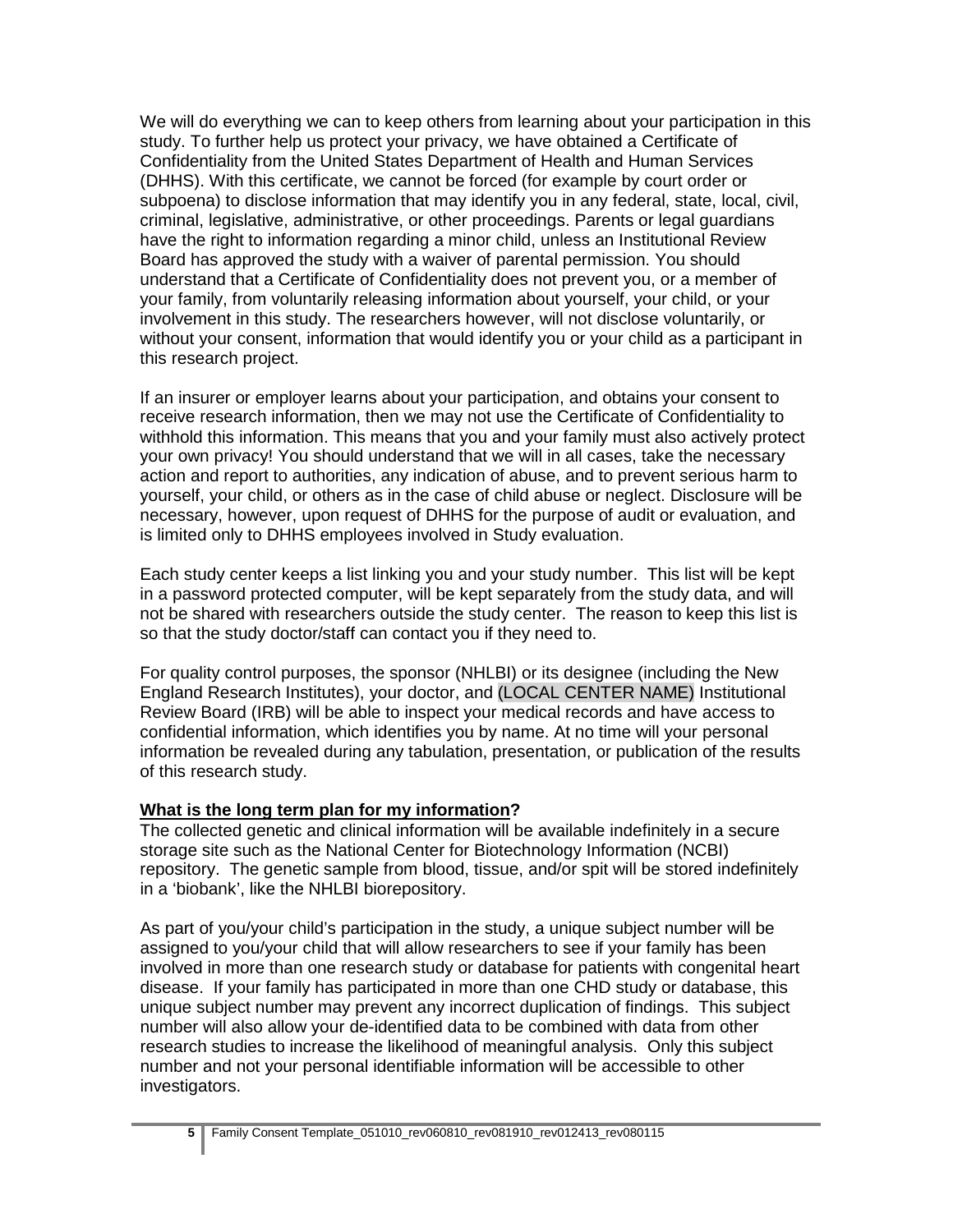Data and samples from these storage sites will be available to other, future researchers for study of cardiovascular and other diseases. Before a researcher can get any study data or samples, they must get NIH approval. The researchers will not have access to any identifying information such as your name or medical record number. With this security measure, researchers will not be able to link samples or information back to you. Knowing that samples may be used by a research team in the future to study the heart or other conditions may cause stress. If you believe you will be bothered by this, talk with the study doctor/staff before you sign this form.

#### **What other choices are there?**

This study does not involve treatments. Therefore, the only alternative to participating in the study is to not participate.

### **Can I be taken out of the study or ask to be taken out of the study?**

You may be taken out of the study any time if it is in your best interest, if you are unable to complete the study testing, or if the study is stopped by NIH, the Sponsor of the study.

You are free to drop out of the study at any time. If you decide to drop out, the information already collected will stay with the study. If you want your samples taken out of storage and destroyed, you will need to write a letter to the study doctor. Once the letter is received, the blood, saliva and/or tissue samples will be destroyed, but any results from testing of the sample up to that point will stay as part of the study data.

### **What are my rights and responsibilities as a research subject?**

- Being in the study is your choice.
- Your decision about being in the study or even dropping out will not change your care or health care benefits.
- By signing this document, you are agreeing to take part in the research study which includes:
	- o Completing interviews about your medical and family history.
	- o Allowing collected samples (blood, saliva, and/or discarded heart tissue) to be used for genetic research testing.
	- o Having your coded medical and genetic data stored and shared within the PCGC Consortium.
	- o Having your coded medical and genetic data and genetic samples stored at secure storage site and available to future researchers during and after the study has ended.

#### **Who do you call if you have questions about this study?**

If you ever have questions about this study or in case of research-related injuries, you should contact Dr.\_\_\_\_\_\_ at *(Telephone Number).* If you have questions about the rights of research subjects you can call (*Insert the name and title of the appropriate country/site-specific person)* at (*Insert the number)*, or if you prefer, direct your questions to the following address*: (Insert address of IRB patient representative here).*